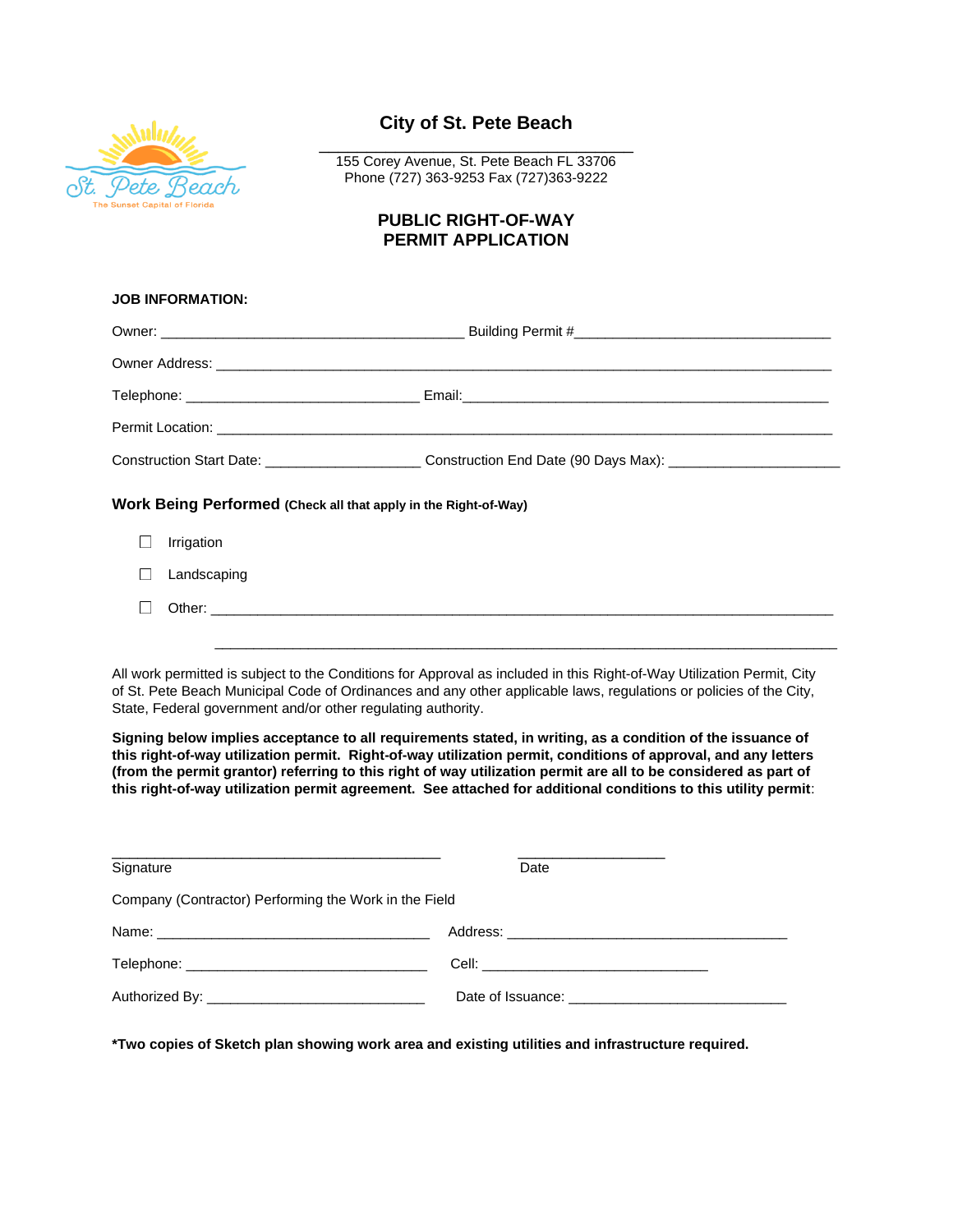## CONDITIONS OF APPROVAL

- 1. This Right-of-Way Utilization Permit will be completed with the description and nature of the proposed work fully described in writing.
- 2. The Utility Notification Center Sunshine One Call of Florida must be notified 48 hours in advance of any work. Their phone number is 1-800-432-4770.
- 3. The name of Facility Owner (Permittee), any contractor and/or subcontractor performing work relating to the work described and approved in this Right-of-Way Utilization Permit will be denoted along with contact information during and after work hours along with emergency contact information.
- 4. Along with a description of work and location of work, a geographical description, scaled drawing or survey may be requested. Information that may be required for inclusion in the survey is as follows.
	- a. Geographical description of work to be done
	- b. Right-of-Way lines
	- c. Sidewalks
	- d. Description of area of land, pavement, and/or curb disturbing activity.
	- e. The offset distance from the centerline of the proposed work shown with all distances and sizes clearly indicated.
	- f. Cross section denoting locations of other utilities in the area being disturbed/affected.
	- g. Location of all storm water drainage system components (pipes, outfalls, drop inlets, catch basins, retention ponds, detention ponds, seawalls, swales or other components of the storm water system.
	- h. A description of any storm water related Best Management Practice that will be used to mitigate against the sedimentation of the storm water system, erosion of affected/disturbed areas, deposition/release of nutrients or other pollutants to the neighboring properties, water bodies and/or wastewater system.
	- i. All of the above, if requested, shall be clearly marked with sizes, dimensions, and other pertinent information clearly marked.
- 5. Section corner monuments and other survey markers subject to displacement shall first be referenced and later reset by a Florida Registered Surveyor.
- 6. This Right-of-Way Utilization Permit is to be signed by the applicant or their legally empowered agent.
- 7. Contractor performing the work must be licensed/registered through the Pinellas County Construction Licensing Board (PCCLB) and must meet the insurance requirements required by the PCCLB.
- 8. The construction, operation, and maintenance of such utility shall not interfere with the property and rights of a prior occupant.
- 9. The construction, operation and maintenance of such utility shall not create obstructions which are/or become dangerous to the traveling public.
- 10. Maintenance of Traffic (MOT) and safety procedures will follow Florida Department of Transportation (FDOT) and the Manual on Uniform Traffic Control Devices (MUTCD) policies.
- 11. Digital photos may be required prior to the start of work by the Permittee.
- 12. Right-of-Way restoration will be inspected periodically for the period of 1 year after final restoration by the City of St. Pete Beach. Should any deficiencies be encountered, the Permittee will have 7 days to make such corrective actions, unless the conditions warrant immediate attention. One (1) year after final restoration, responsibility for the permitted area will revert back to the City.
- 13. To insure that hazards do not impact the owners, residents, property, or environment, the City of St. Pete Beach maintains the right to inspect all materials and equipment used on or in conjunction with the work outlined in this Right-of-Way Utilization Permit.
- 14. The Permittee shall and does hereby agree to indemnify, pay the cost of defense and save harmless the Permit Grantor from the and against the payment of all claims, suits, actions, costs, attorney's fees, expenses, damages, judgments or decrees by reason of any person/persons or property being damaged or injured by the Permittee, his employees, agents or subcontractors or in any way attributable to the performance, prosecution, construction, operation or maintenance